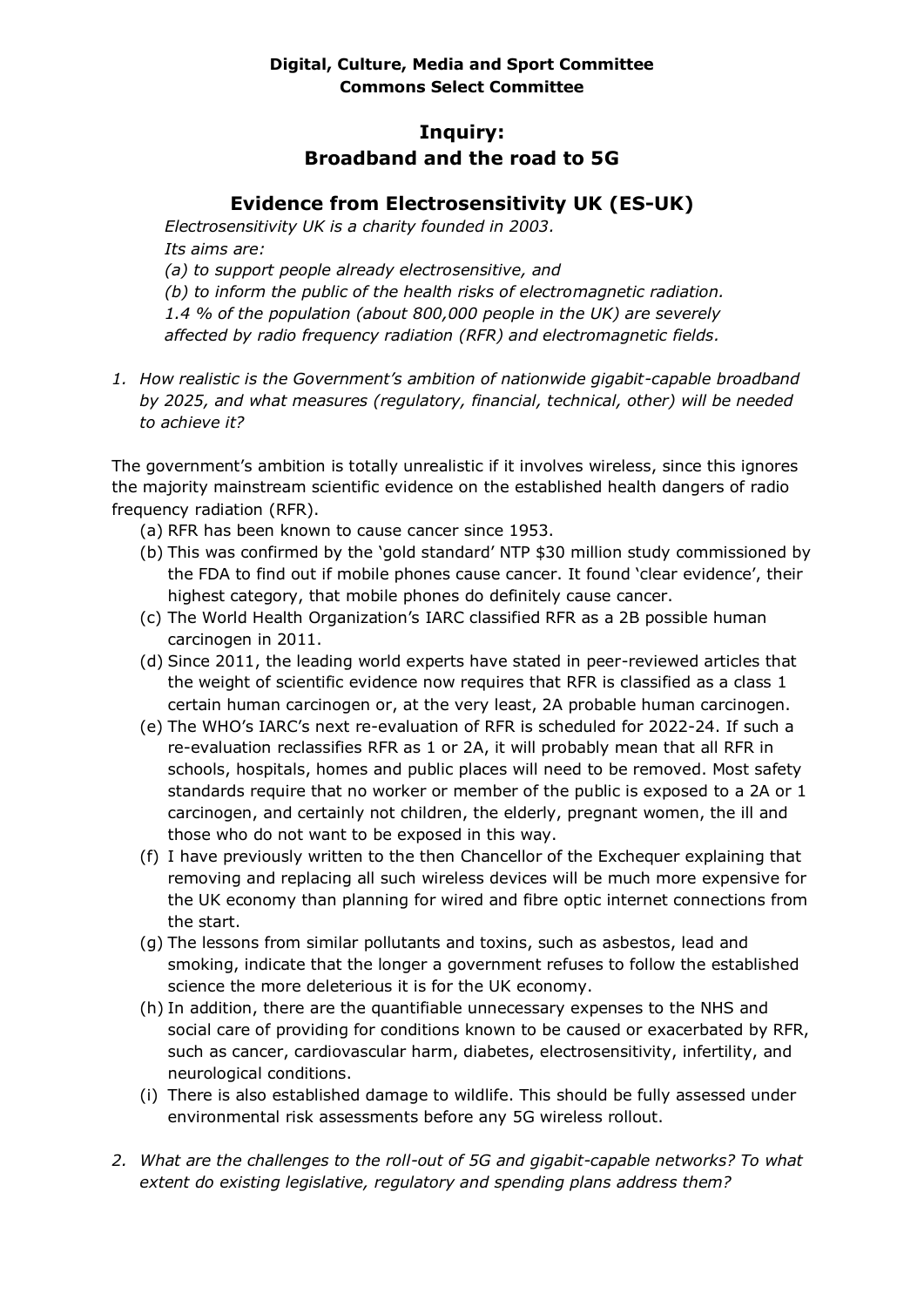In addition to the problems listed in answer to question 1, there are three major health challenges to the roll-out of 5G and gigabit-capable networks.

- (a) Some 79 % of the population (53 million people in the UK) can suffer subconscious physical harm, as shown by biomarkers from exposure near to RFR transmitters like mobile phone masts, compared with people further away. Adverse outcome include those in 1(h), such as cancers and electrosensitivity.
- (b) Some 1.4 % of the population (800,000 people in the UK), according to government-sponsored surveys, are seriously affected by current RFR exposure.
- (c) Some 0.65 % of the population (435,000 people in the UK) have lost their jobs or are unable to attend schooling or university because of current RFR exposure.
- (d) Adding 5G and extending RFR networks will add to this social, economic and health burden for a significant proportion of the UK population.
- (e) The DCMS has not so far indicated how it will address these disability discrimination issues resulting from the roll-out of wireless 5G and gigabitcapable networks.
- *3. What needs to happen to ensure the Government's 'outside in' approach successfully addresses the digital divide while also delivering value for money?*

The DCMS should adopt best practice in RFR hygiene as recommended by the international experts to ensure no digital divide, and to deliver value for money. This includes replacing the unscientific and unprotective ICNIRP short-term and heating-only guidelines based on Schwan's mistake of 1953. These were voted obsolete by the EU parliament in 2008.

Instead, the DCMS and DHSC should adopt international long-term and non-thermal guidelines, so as to reduce RFR exposure to safer levels for the whole population.

- The safe background level of RFR is 0.000001  $\mu$ W/m<sup>2</sup>.
- The majority mainstream guidelines (e.g. Bioinitiative 2012) are about 3  $\mu$ W/m<sup>2</sup>.
- The minority 'industry' guidelines (e.g. ICNIRP 2020) are 40,000,000  $\mu$ W/m<sup>2</sup>.
- The UK government at present still uses the obsolete ICNIRP guidelines, some million billion times above safe background levels and ten million times above international long-term guidelines.

| <b>Back-</b>           | <b>Majority mainstream guidelines</b>      |                      |                        | <b>Minority 'industry' guidelines</b> |                  |                        |
|------------------------|--------------------------------------------|----------------------|------------------------|---------------------------------------|------------------|------------------------|
| ground                 | <b>Basis: majority scientific evidence</b> |                      |                        | <b>Basis: Arbitrary hypothesis</b>    |                  |                        |
| (safe)                 | Long-term and short-term                   |                      |                        | Short-term only                       |                  |                        |
| levels                 | Non-thermal and heating                    |                      |                        | <b>Heating only</b>                   |                  |                        |
|                        | Peak                                       |                      |                        | Averaged over 6 or 30 minutes         |                  |                        |
| $\mu$ W/m <sup>2</sup> | Date                                       |                      | $\mu$ W/m <sup>2</sup> | Date                                  |                  | $\mu$ W/m <sup>2</sup> |
|                        | 1935                                       | <b>USSR</b>          | 100,000                | 1953                                  | Schwan's mistake | 100,000,000            |
| 0.000001               | 1972                                       | Poland               | 1,000                  | 1998                                  | <b>ICNIRP</b>    | 10,000,000             |
|                        | 2012                                       | <b>Bioinitiative</b> | 3                      | 2020                                  | ICNIRP*          | 40,000,000             |

*\*Raised to allow 5G beam-steering.*

Some solutions could include:

- (a) Replacing wireless with fibre-optic cabling into each home.
- (b) Providing wired cabling access points for all internet access points, just as power appliances use sockets to access cabled power supplies around homes, schools and workplaces.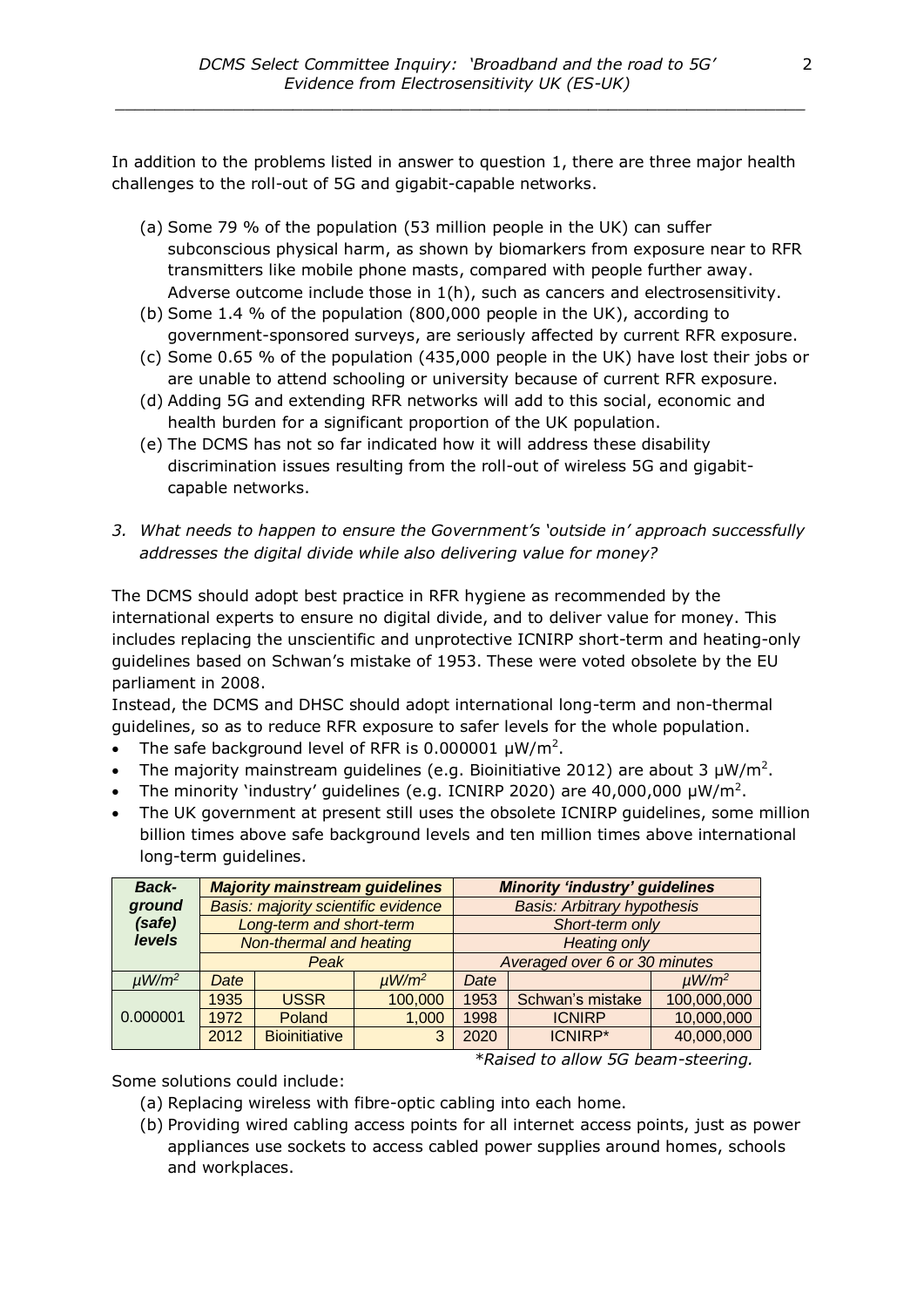*4. What does take-up of broadband and mobile services indicate about consumer and business attitudes to digital connectivity? What needs to be learnt from this for the roll-out of, and switchover to, gigabit-capable networks?*

Consumer and business requirements for digital connectivity can be provided by safe wired access, not the dangers of wireless with the accompanying high cost of health harm to significant percentages of the UK population.

The UK needs to take a lead on healthy and environmentally friendly digital connectivity.

- (a) It has been known since 1889 that electromagnetic fields can damage health.
- (b) There is a lack of full and long-term safety testing on implemented 5G.
- (c) The chair of ICNIRP admitted this lack of testing, accepting that the deployment of 5G is effectively a giant experiment on the human race.
- (d) Such an experiment contravenes the Nuremberg code on conducting experiments on unaware or non-consenting populations.
- (e) The UK should follow the growing numbers of countries halting or banning 5G.
- (f) The UK should follow countries like France which has banned Wifi and mobile phones in schools, to protect children.
- (g) The DCMS should be urging other departments in the UK government to follow the majority mainstream science in this area and start the removal of all wireless transmissions exceeding international long-term safety guidelines, including any elements of 2G, 3G, 4G, 5G and Wifi where this is the case.
- (h) Most insurance underwriters are said to exclude RFR cover entirely, or include it with other high-risk toxins such as asbestos. DCMS should alert users to this.
- (i) 5G has been reckoned to consume about 33% more power than 3G or 4G.
- *5. What will be the impact on individuals and communities whose broadband and mobile connectivity fails to keep pace with the rest of the country over the next 10 years? What is the link with other DCMS policy concerns, such as changing patterns in the consumption of digital media?*
	- (a) Safety must always come first and all wireless transmissions exceeding international long-term safety guidelines, including 2G, 3G, 4G, 5G and Wifi, should be removed as swiftly as possible.
	- (b) Unsafe RFR should be replaced with safe wired and cabled connections.
- *6. How effectively do the different stakeholders (UK and devolved governments, local authorities, Ofcom, industry) work together in both the mobile and broadband sectors? How might these relationships be improved to support gigabit-capable rollout?*

At present the UK government is not receiving advice based on the majority and mainstream science on the dangers of RFR.

- (a) It needs to abandon the minority cartel of ICNIRP which it currently supports.
- (b) In fact, the chair of ICNIRP stated that people should be able to choose long-term non-thermal international safety guidelines rather than its own short-term heating-only ones based on Schwan's mistake of 1953. The government says it follows the ICNIRP yet it had not yet implemented this advice.